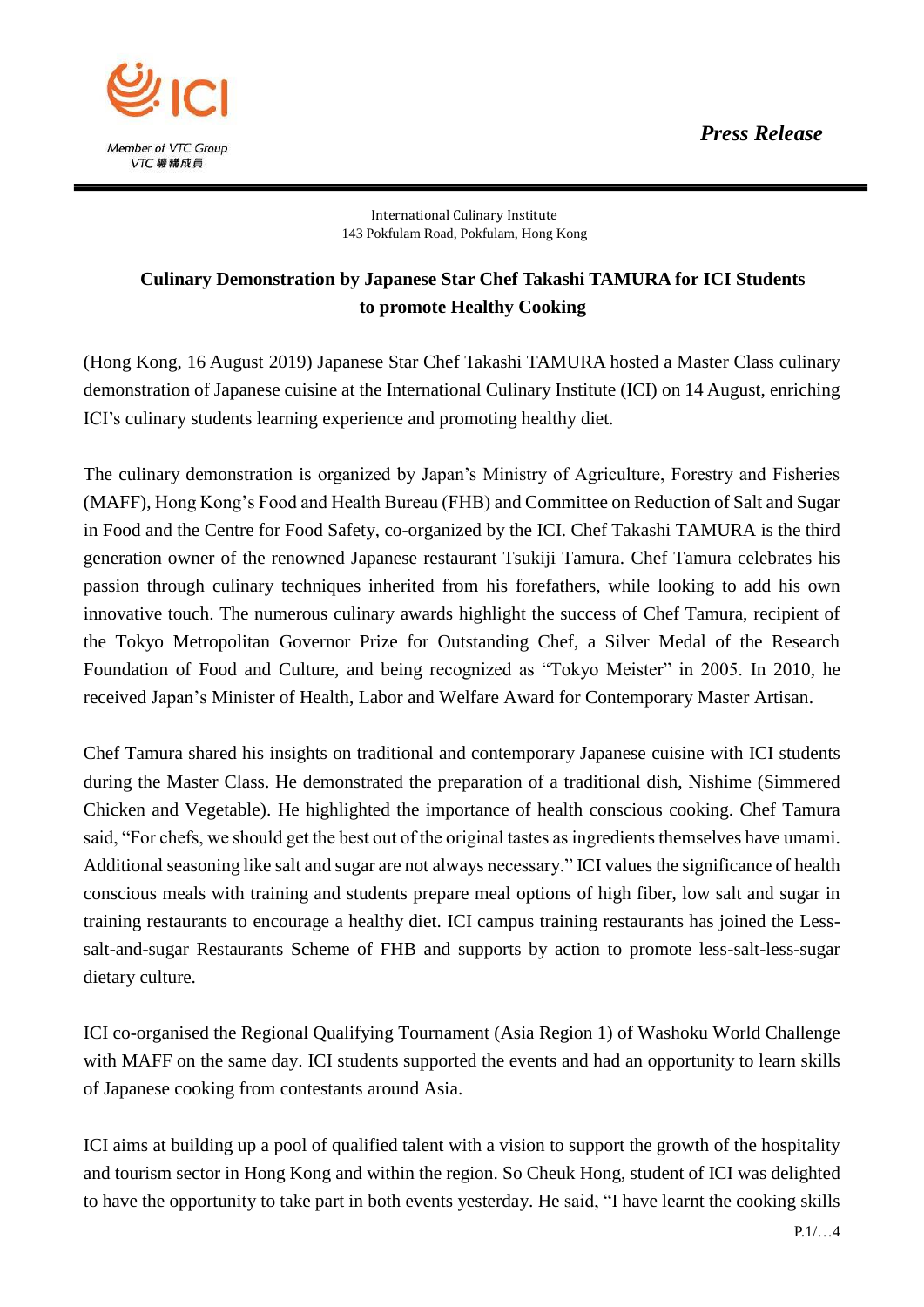for Japanese cuisine, more importantly, I was inspired by the spirit of attaining perfection from the Japanese Master Chef and the contestants at the tournament."

## *International Culinary Institute*

The International Culinary Institute (ICI) is one of the 13 member institutions of Vocational Training Council (VTC). It aims at training and developing talent in culinary art and hospitality industry to sustain Hong Kong's status as Asia's gourmet paradise. The ICI offers a wide range of quality professional culinary programmes covering cuisines of Europe, Mediterranean, Asia, the Middle East and Americas. It also provides wine, international theme park and event management programmes to groom aspiring youths for career development in related industries. Website: [www.ici.edu.hk](http://www.ici.edu.hk/)

 $=$  End  $=$ 

For media enquiry, please contact:

| <b>Grace Cheung</b>             |                           | $\cap$           |
|---------------------------------|---------------------------|------------------|
| <b>Public Relations Officer</b> |                           | H                |
| Tel                             | $:(852)$ 2538 2792        | $\mathrm{T_{f}}$ |
| Fax                             | $(852)$ 2550 0476         | Fε               |
| Email                           | : grace.chueng@vtc.edu.hk | E1               |

| Christina Choy            |                               |  |  |
|---------------------------|-------------------------------|--|--|
| Head (Marketing Services) |                               |  |  |
| Tel                       | $:(852)$ 2538 2226            |  |  |
| Fax                       | $:(852)$ 2550 0476            |  |  |
| Email                     | $\therefore$ cchoy@vtc.edu.hk |  |  |

## Captions:



(Image 1) Japanese Star Chef Takashi TAMURA demonstrates the preparation of a flavorful healthy Japanese dish.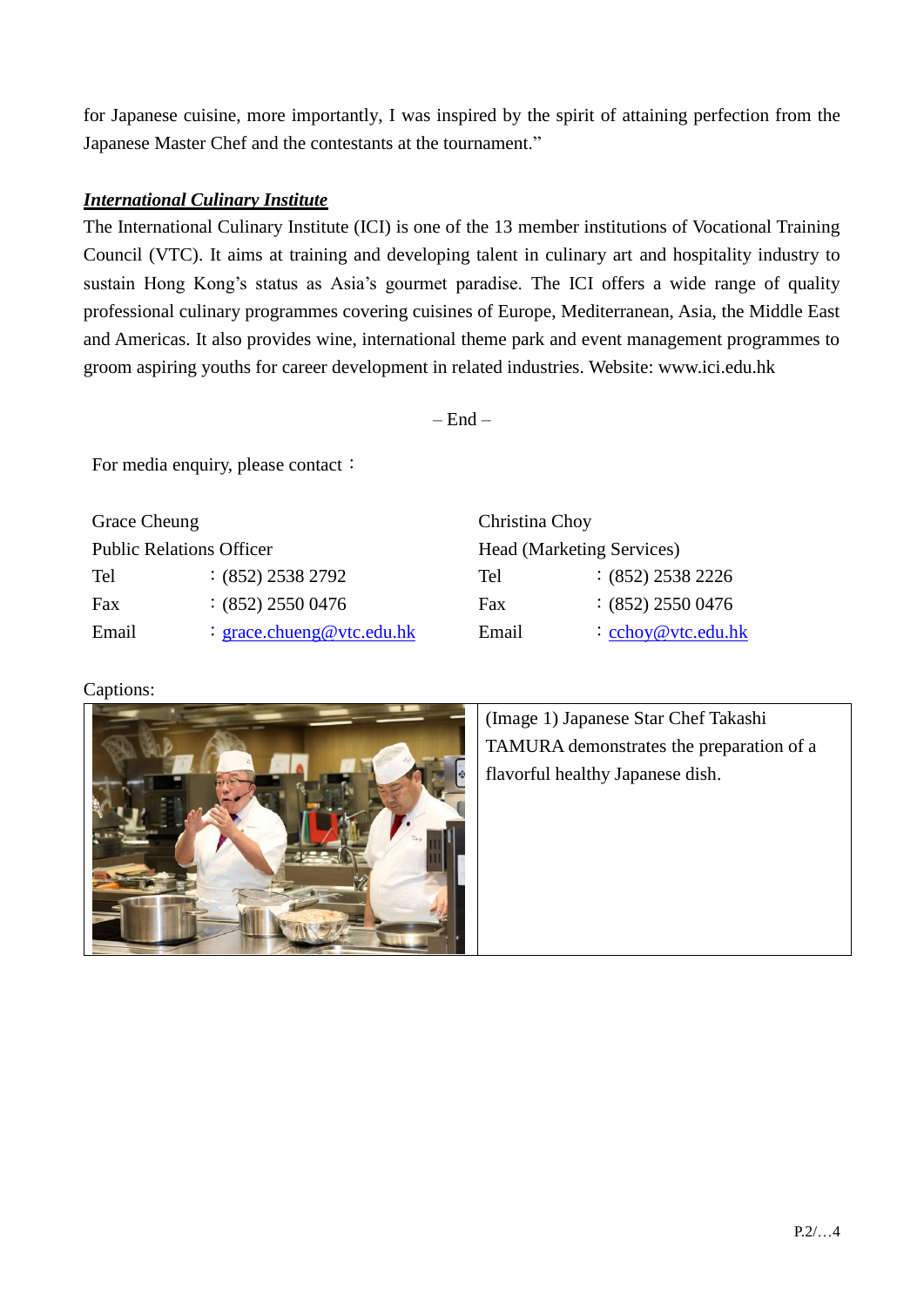

(Image 2) Erica NG, Deputy Secretary for Food and Health, JP introduces the importance of low salt and sugar diet to ICI students.

(Image 3) Shirara SHIOKAWA, Director – General of Food Industry Affairs Bureau of MAFF thanks ICI for supporting the chef training for Japanese cuisine in Hong Kong.

(Image 4) Shirara SHIOKAWA, Director – General of Food Industry Affairs Bureau of MAFF (2nd from the left), Chef Takashi TAMURA  $(4<sup>th</sup>$  from the left), Erica NG, Deputy Secretary for Food and Health, JP  $(5<sup>th</sup>$  from the left) and Edmond YU, Principal of ICI (4<sup>th</sup>) from the right) with ICI students.



 $P.3/...4$